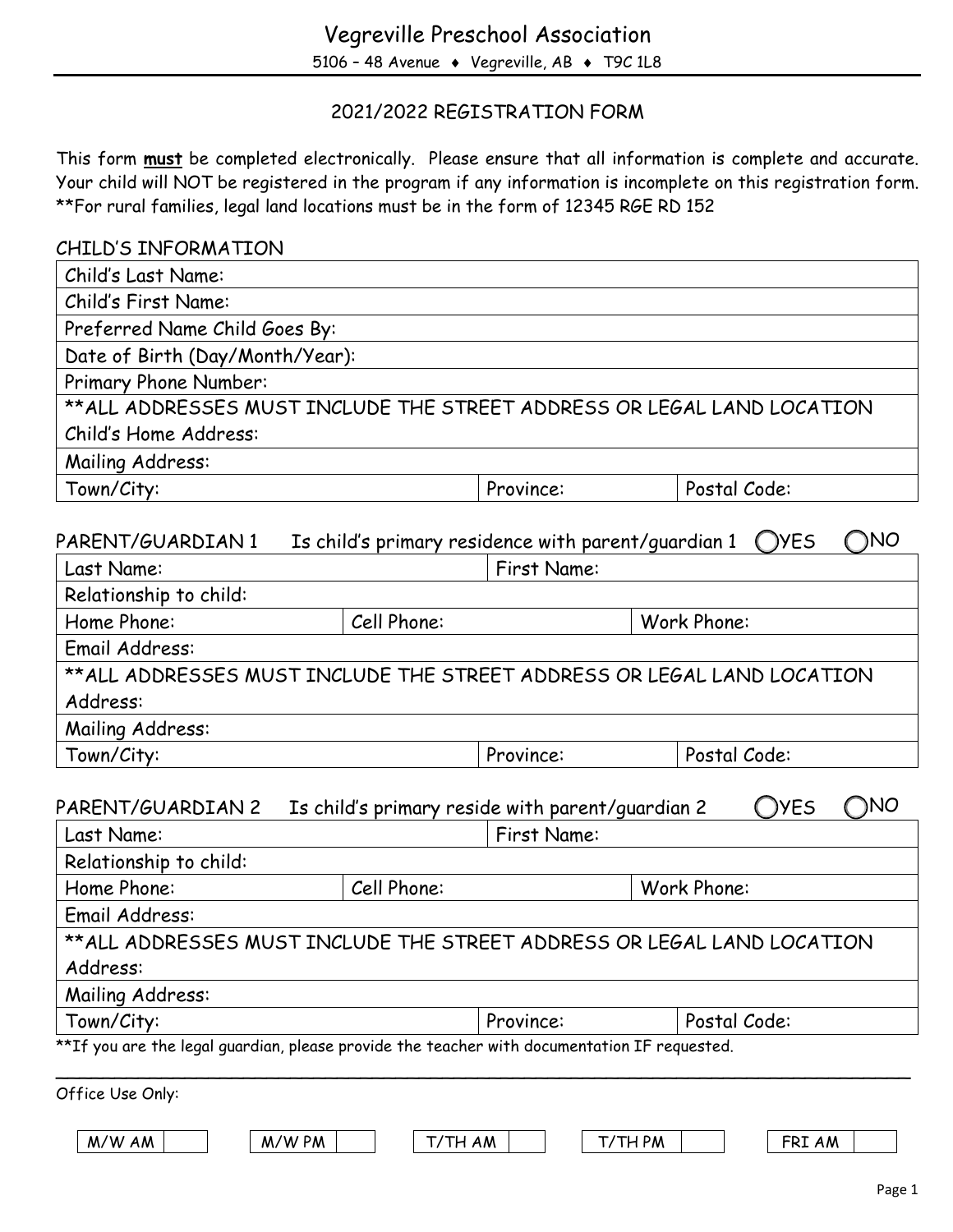## EMERGENCY CONTACTS (OTHER THAN PARENTS/GUARDIANS)

\*\*Emergency contacts must be able to reach the preschool **within 20 minutes** of an emergency call EMERGENCY CONTACT 1

| Last Name:                                                              |             | First Name:      |  |              |  |
|-------------------------------------------------------------------------|-------------|------------------|--|--------------|--|
| Relationship:                                                           |             |                  |  |              |  |
| Home Phone:                                                             | Cell Phone: |                  |  | Work Phone:  |  |
| ** ALL ADDRESSES MUST INCLUDE THE STREET ADDRESS OR LEGAL LAND LOCATION |             |                  |  |              |  |
| Address:                                                                |             | Mailing Address: |  |              |  |
| Town/City:                                                              |             | Province:        |  | Postal Code: |  |

#### EMERGENCY CONTACT 2

| Last Name:<br>First Name:                                               |                            |                  |  |              |
|-------------------------------------------------------------------------|----------------------------|------------------|--|--------------|
| Relationship:                                                           |                            |                  |  |              |
| Home Phone:                                                             | Cell Phone:<br>Work Phone: |                  |  |              |
| ** ALL ADDRESSES MUST INCLUDE THE STREET ADDRESS OR LEGAL LAND LOCATION |                            |                  |  |              |
| Address:                                                                |                            | Mailing Address: |  |              |
| Town/City:                                                              |                            | Province:        |  | Postal Code: |

#### CHILD MAY BE RELEASED TO (OTHER THAN PARENTS/GUARDIANS OR EMERGENCY CONTACTS)

| Last Name:                                                              | First Name: |                           |  |  |
|-------------------------------------------------------------------------|-------------|---------------------------|--|--|
| Relationship:                                                           |             |                           |  |  |
| Home Phone:<br>Cell Phone:<br>Work Phone:                               |             |                           |  |  |
| ** ALL ADDRESSES MUST INCLUDE THE STREET ADDRESS OR LEGAL LAND LOCATION |             |                           |  |  |
| Address:                                                                |             | Mailing Address:          |  |  |
| Town/City:                                                              |             | Postal Code:<br>Province: |  |  |

| Last Name:                                                              |             | First Name:      |              |
|-------------------------------------------------------------------------|-------------|------------------|--------------|
| Relationship:                                                           |             |                  |              |
| Home Phone:                                                             | Cell Phone: |                  | Work Phone:  |
| ** ALL ADDRESSES MUST INCLUDE THE STREET ADDRESS OR LEGAL LAND LOCATION |             |                  |              |
| Address:                                                                |             | Mailing Address: |              |
| Town/City:                                                              |             | Province:        | Postal Code: |

NOT ALLOWED ACCESS TO YOUR CHILD (Must provide copies of legal documentation if you are placing someone on this list who is a parent or legal guardian of this child. No child will be released to anyone whom is placed on this list).

| I Last Name:           | $\overline{\phantom{a}}$<br>First Name: |
|------------------------|-----------------------------------------|
| Relationship to Child: |                                         |

| Last Name:             | First Name: |
|------------------------|-------------|
| Relationship to Child: |             |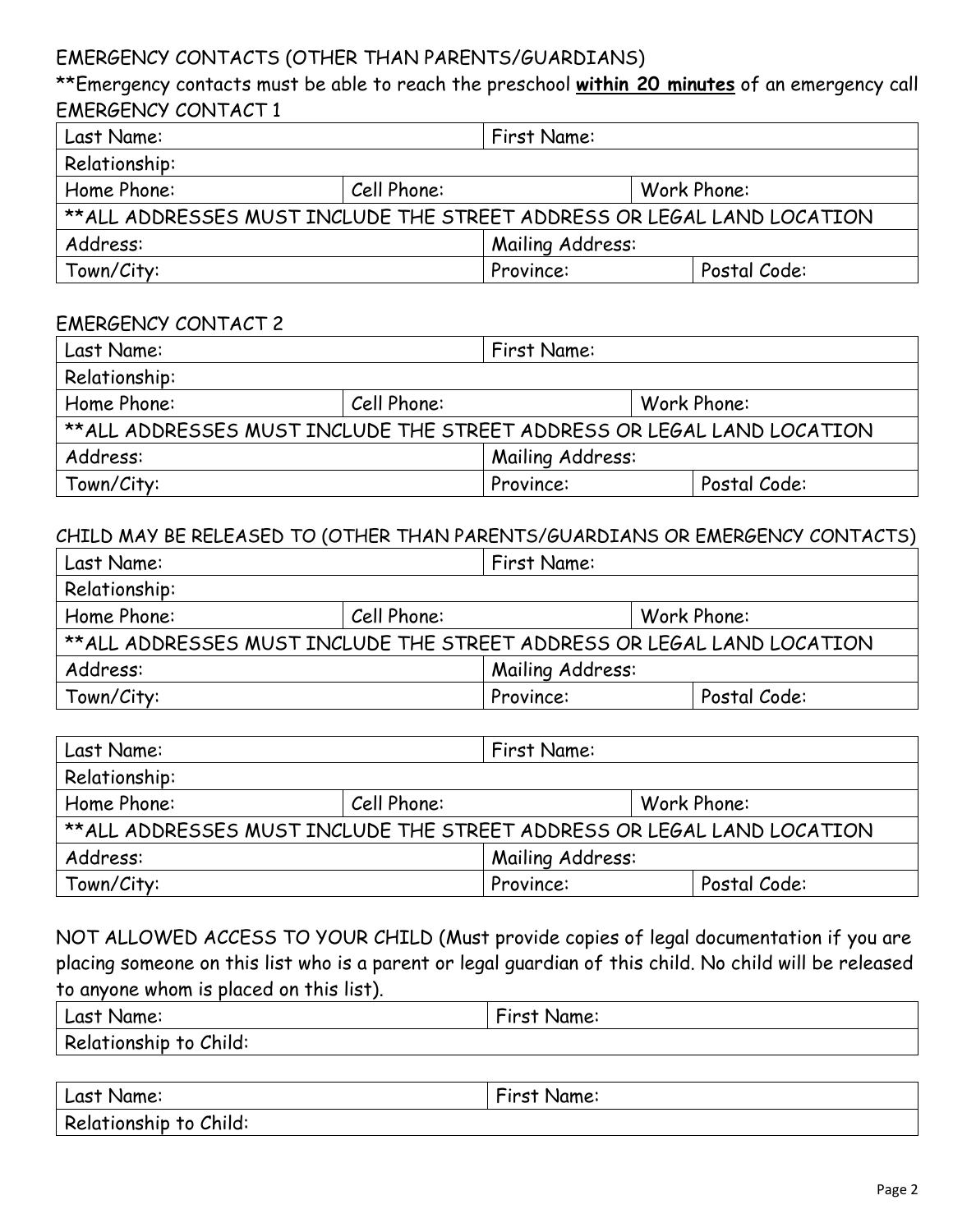CHILD'S HEALTH INFORMATION

| Last Name:                  | <b>First Name:</b> |                         |  |  |
|-----------------------------|--------------------|-------------------------|--|--|
| Child's Physician:          |                    | Personal Health Number: |  |  |
| Physician's Clinic Address: |                    | Office Number:          |  |  |
| Town/City:                  | Province:          | Postal Code:            |  |  |

Is your child up to date with immunizations:  $OVES$   $ONO$ 

Please describe any existing medical conditions that your child has, as well as any physical conditions you would like to provide that may prevent your child from participating in indoor/outdoor physical activity. Please include information about any vision, hearing, or speech difficulties:

# List all medication(s) that your child is taking regularly, and the condition(s) for which it is taken:

| MEDICATION | CONDITION |
|------------|-----------|
|            |           |
|            |           |
|            |           |
|            |           |

I understand that if an emergency should occur, the Preschool will make every effort to contact me, the parent/guardian(s) or the emergency contacts. Should they be unsuccessful in locating me, I authorize any and all employees of the Preschool to sign for emergency medical treatment of my child, including transportation by ambulance if deemed necessary. I realize that the cost of the medical transportation and care are my full responsibility and not the responsibility of the Vegreville Preschool Association or its staff.

I also give permission to the attending physician to treat my child for illness or injury as is necessary under these circumstances.

| Electronic Signature | Date (Day/Month/Year) |
|----------------------|-----------------------|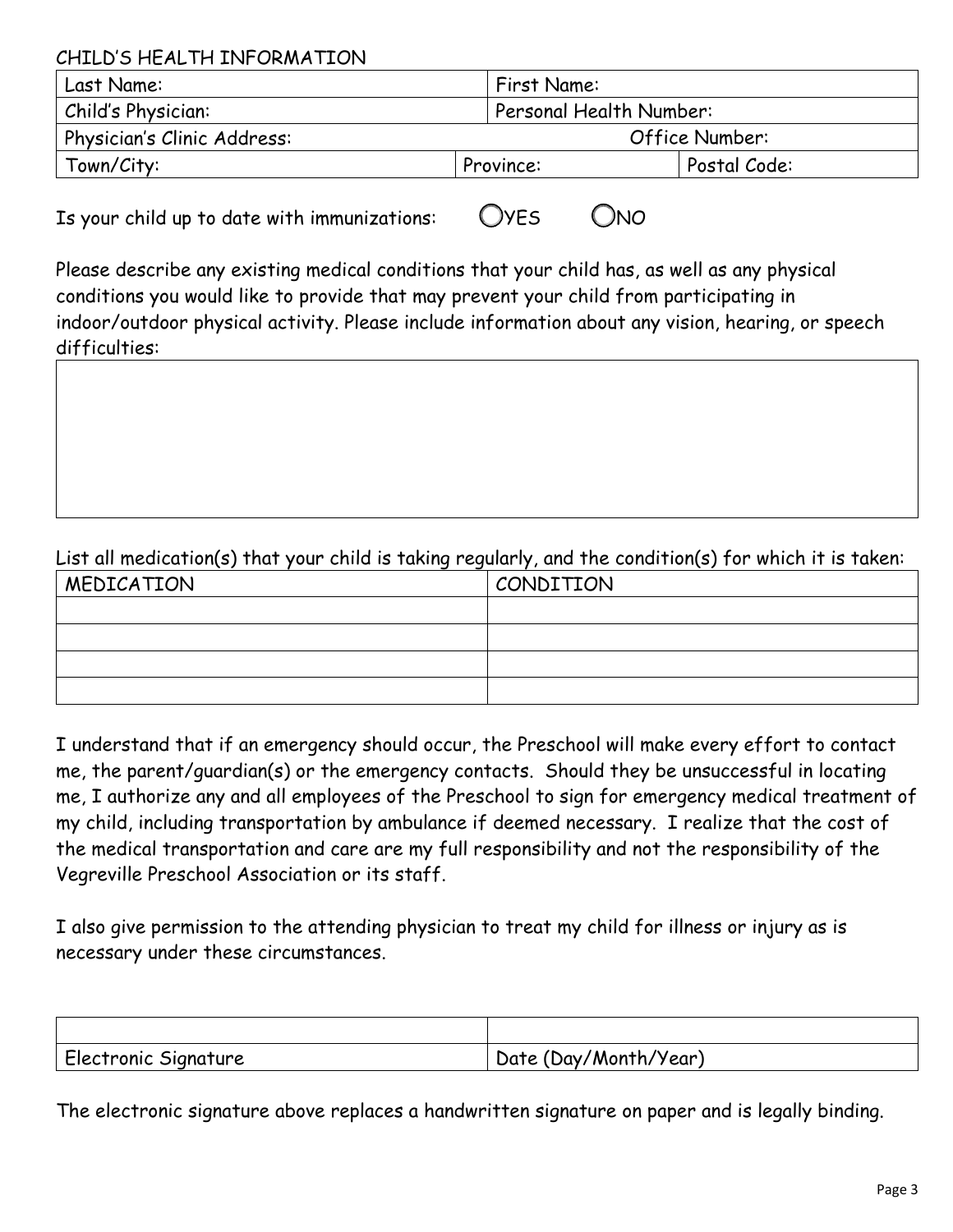## ALLERGIES

Additional information regarding allergies is available in the Policy and Procedure Manual located at Vegreville Preschool.

| Child's Last Name: | Child's First Name: |
|--------------------|---------------------|
|                    |                     |

Does your child have any known allergies:  $O$ YES  $O$ NO

If YES, please complete the rest of the form, if NO, please sign and date the form at the bottom.

| Parent/Guardian 1:  |             |             |
|---------------------|-------------|-------------|
| Home Phone:         | Cell Phone: | Work Phone: |
| Parent: Guardian 2: |             |             |
| Home Phone:         | Cell Phone: | Work Phone: |

My child is allergic to (please list food, medications, or other):

| Mild: | Moderate: ( | Severe: |
|-------|-------------|---------|
| Mild: | Moderate: ( | Severe: |
| Mild: | Moderate:   | Severe: |
| Mild: | Moderate:   | Severe: |
| Mild: | Moderate:   | Severe: |

## I entrust Preschool staff to do the following upon an allergic reaction: (Be specific about steps to take, i.e. step 1, step 2, step 3, etc)

Please list any other foods not to be given to your child:

I understand that it is my responsibility to inform the Preschool if there are any changes to the above.

| Electronic Signature | Date (Day/Month/Year) |
|----------------------|-----------------------|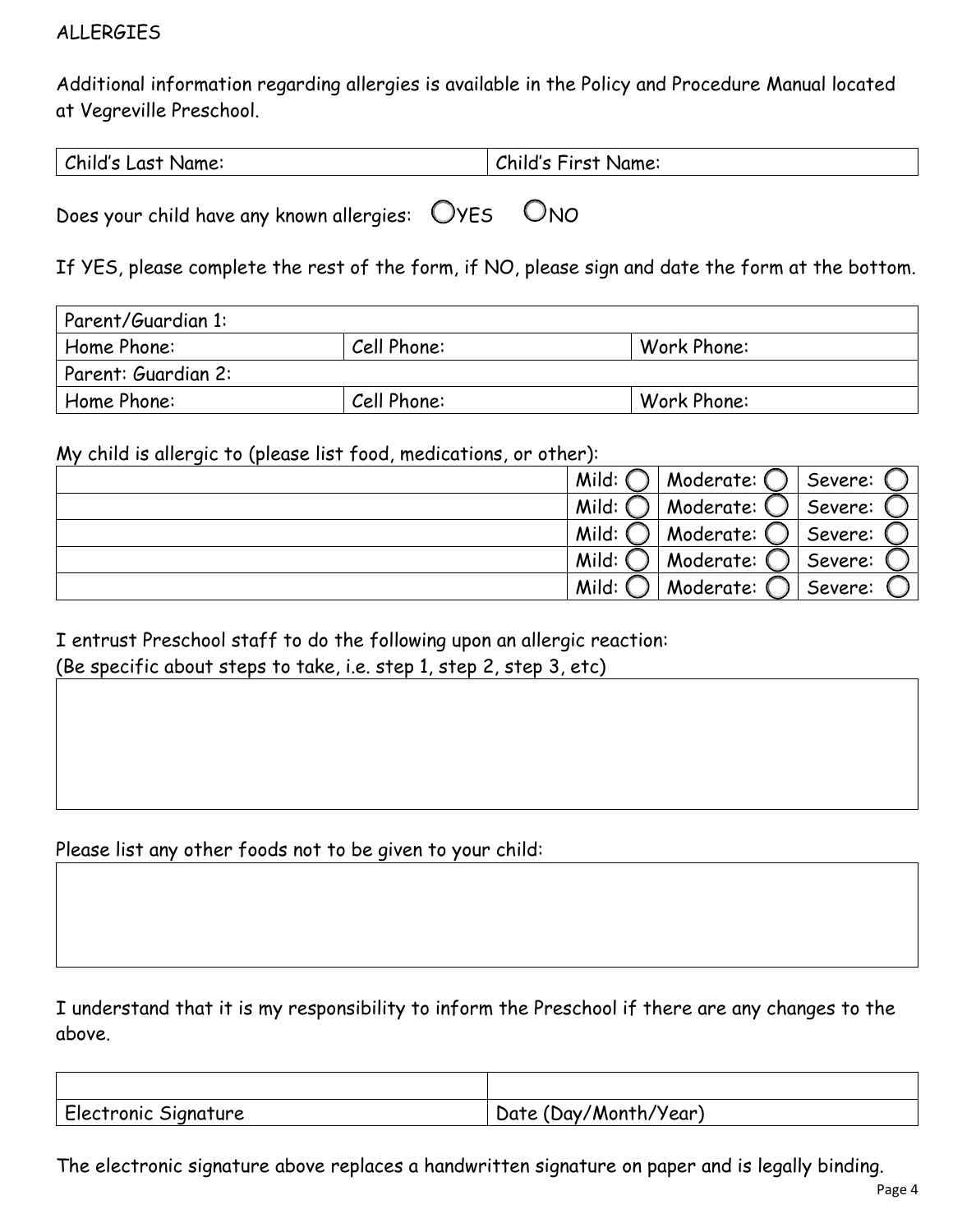*The information collected on these forms is subject to the Freedom of Information and Protection of Privacy Act. The information will be used solely for the purposes of the Vegreville Preschool Association and The Community Association for Lasting Success (CALS).* 

# **Permission for Walking Field Trips and Outside Play**

All field trips outside of walking distance of 10 blocks will require additional parent/guardian consent that will be handled via a permission sheet at the Preschool. I give the Vegreville Preschool Association and CALS staff permission to take my child on neighborhood walks and field trips to facilities (up to 10 blocks) and to play outside on the play structure within the fenced school yard. Two staff members will be in attendance at all times. You will be notified with details when a field trip to a facility within walking distance of 10 blocks will be taking place. Oyes Ono

## **Permission to Display Artwork**

I give the Vegreville Preschool Association and CALS staff permission to display the artwork of my child within the Vegreville Preschool Association building for the purposes of decoration and display.

OYES ONO

## **Permission to Photograph**

I give the Vegreville Preschool Association and CALS staff permission to photograph my child. **OYFS ONO** I give permission that these photographs may be displayed within the Preschool building. OYES ONO I give permission that these photographs may be posted on social media. OYES ONO **Permission for Head Lice Check**

# I give the Vegreville Preschool Association and CALS staff permission to periodically check my child for head lice. OYES ONO

| <sup>1</sup> Electronic Signature | Date (Day/Month/Year) |
|-----------------------------------|-----------------------|